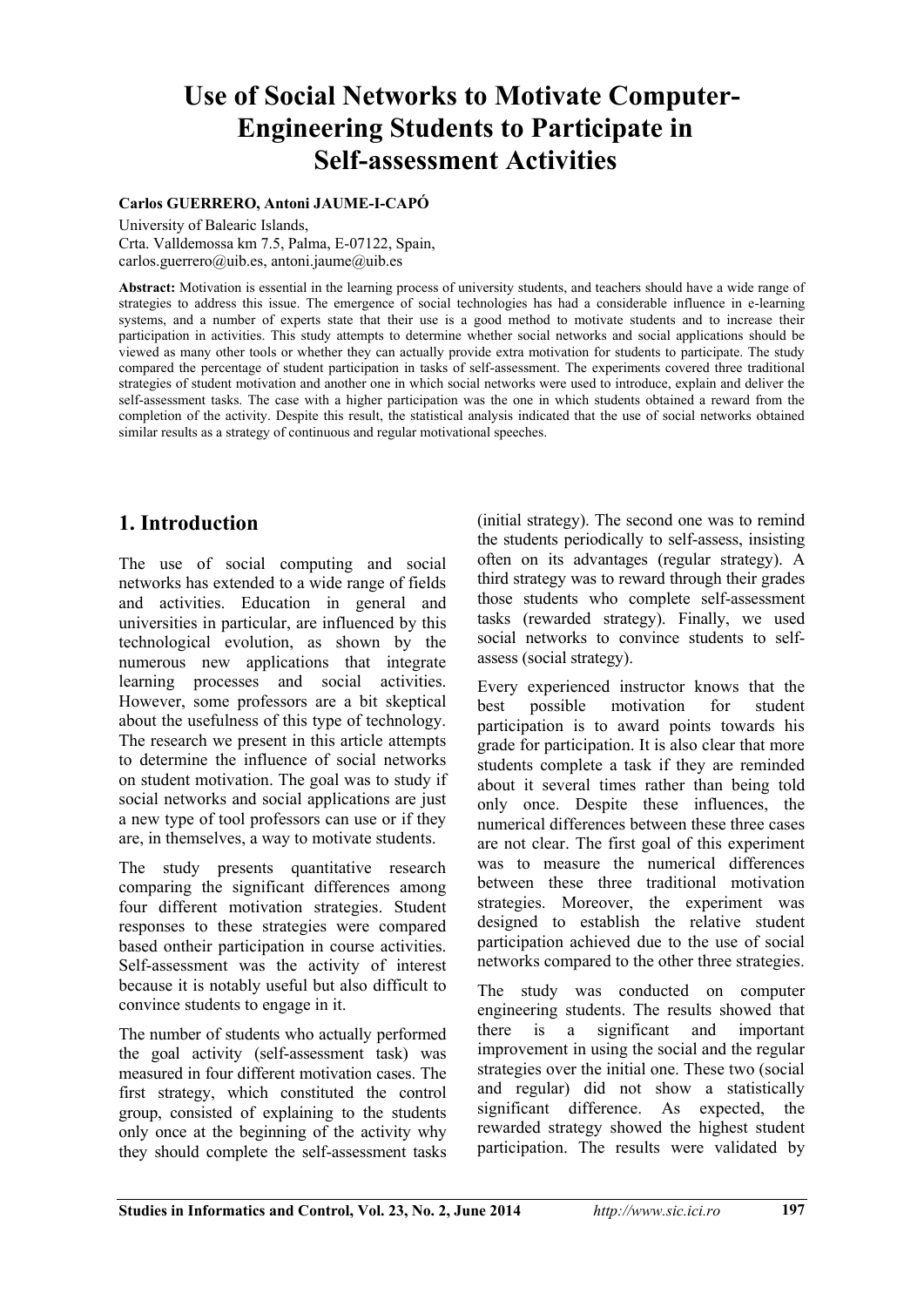studying the significant differences using the Kruskal-Wallis test.

## **2. Related Work**

Research efforts into the use of social computing and tools in e-learning environments have increased considerably during recent years. This research is focused on the idea that the use of social tools is an extra motivation for the students and it increases the participation of students in course activities. Several researchers have studied the effects of social networks on students. Thus, we present here recent papers related to student engagement and social, collaborative and e-learning web systems.

The emergence of information technologies was an education and learning processes revolution, improving some of the traditional methods through the use of web systems, mobile applications and similar technologies. Currently, a new type of web technology has emerged, mainly via the addition of a social component to their data flows and interactions. E-learning platforms are gaining huge advantages from these technologies. For example, there are many experiences that involve the use of social networks in subject development. There is plenty of evidence that these new technologies increase the motivation and engagement of students in the subjects and in the learning process.

Ellison et al. [1] studied the benefits of the use of social networks in terms of increased student satisfaction and in terms of a higher level of formation and maintenance of social capital and networking, which means improvements in student learning. Mazerd et al. [2] studied how the use of Facebook increased and predict the student motivation, affective learning and classroom climate. Susnea et al. [3] studied the behavior of learners' networks and modeled them using a P2P protocol. The authors demonstrated the economic benefits of collaborative learning processes.

Cheung et al. studied the factors that influence student use of social networks [4]. They determined that social presence is one of the most important values to their use. The professors need to take advantage of these inclinations, using social sites and including these systems in their teaching. Simõeset al. [5] analyzed the interest of the students toward Personal Learning Environment (PLE) systems.

However, one of the open problems with the use of social networking sites is that the professors have some reservations [6]. Studies such as the one we present in this article were addressed to avoid this unpleasant feeling when using social computing in classrooms and lectures.

Thoms presented a statistical study about the relationship between the use of e-learning support tools and the perceived levels of learning in the students [7]. This system allowed students to provide instant feedback to their peers in an on-line learning community. The study indicated a significant difference between groups with different tool usage levels.

Michalco et al. studied how to increase the participation of people in general activities using social networks [8]. The researchers performed quantitative and qualitative analyses. The main difference with our studied is that ours is focused on the learning environment and students instead of on a general environment.

In addition to these two last studies, it is quite usual to find experiments and studies about how useful social computing is in learning that lack a serious statistical study of the differences between the student groups. Our objective is to determine if the use of social networks, elearning environments and similar technologies increase student participation in activities.

We limited the study to motivating students to complete self-assessment tasks. Assessment is a part of the learning process [9], [10]. Students acquire concepts in a deeper fashion and improve their learning management [11]. The feedback is very important for students, but high levels of feedback impose a high workload on teachers. There are some proposals to help teachers in the assessment process [12], [13], but they are not sufficient to balance the increase in the workload due to innovative learning methodologies where the feedback for the students is very important. Self-assessment is a good solution for this problem. However, the increase inthe student feedback results in a high workload for the professors. Boud and Harvey proved that the use of peer and self-assessment was a good method to reduce the teacher workload in large classes and, at the same time, these methods provide educational benefits [14]. The use of e-learning systems can help reduce the workload further. For this reason, processes of self-assessment are usually related to the use of e-learning systems and tools.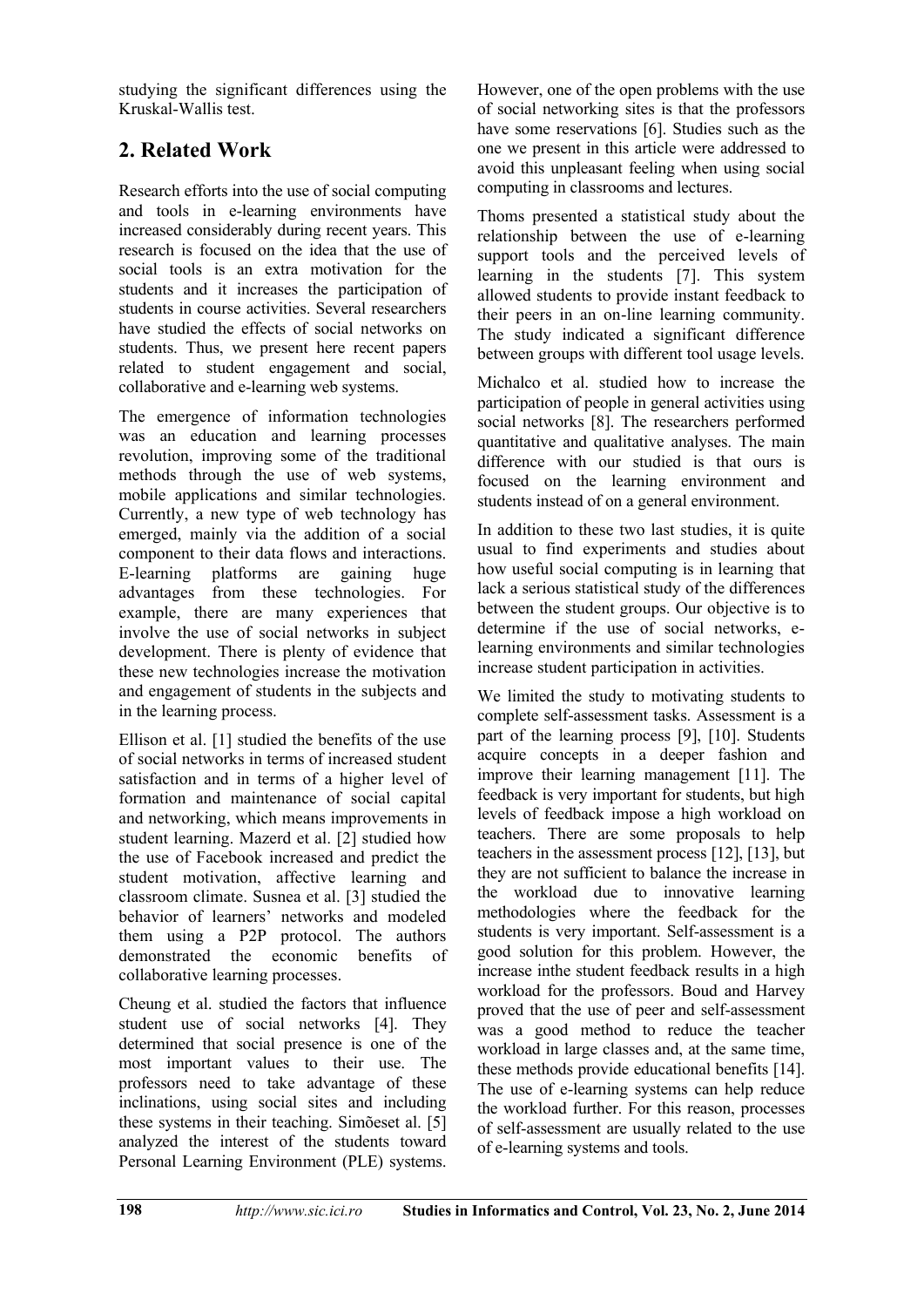Sondergaard analyzed the use of an on-line tool for student peer assessment and the response of the students to its use [15]. Other examples are Kybartaite et al. [16] and Gehringer [17]. The first one studies the benefits of virtual campus systems and the second one analyzed web systems for the peer review of students. Finally, Thorsteinsson et al. performed a qualitative research study on the use of Managed Learning Environments (MLE) and the general impact of ICT on education [18]. The authors detected several problems that teachers face when they use this type of environments.

More advanced works presented on-line tools that provide more detailed, informed and less biased assessment for the students peer's work to coordinate the cognitive differences between students [19]. The authors of this work, Lan et al., evaluated the students' willingness to accept the assessment results, but they did not compare the students' participation with other methods of assessment.

## **3. Method**

The objective of the research was to study if the use of social computing and tools increased the student participation in activities. The study was limited to the motivation of the students in self-assessment tasks. Self-assessment was included in several student groups and different motivation strategies were applied to motivate students to complete these tasks. The percentage of students that took part in the activities was measured.

Therefore, the main hypothesis of the research is that student participation is not only related to the motivation strategies but also to the use of social networks and computer applications.

#### **Sample and population**

Computer science students at the University of the Balearic Islands formed the population of the study, which is a four-year degree with 517 enrolled students in 2012/13, generating 3311 subject registrations.

Due to the necessity of using the same learning processes for all of the students in a group or subject, we could not do a random selection of students. Therefore, we decided to do a conglomerate study by selecting entire groups of students of a subject.

We selected 15 subjects with a total number of 482 students. The total number of subjects in the degree is 57. Our sample covered 26.32% of the subjects and 14.56% of the total registration. Considering the number of total student registrations (3311) and the number included in the study (482), the error of our test was  $e = 0.042$ .

#### **Experimental design**

The experimental design determined that the selected groups of students were subjected to different strategies or types of motivation. In all cases, the motivation was focused on completing self-assessment tasks for exercises related to the subject. The number of students that completed the exercises and the percentage of them that did the self-assessment were gathered.

The independent variable or determining factor is a nominal variable with four different levels. These levels corresponded to each of the types of motivation used by the teacher over the student groups: initial motivation, regular motivation, rewarded motivation, and social motivation. In all cases, the students had one week to complete the self-assessment.

The first set of student groups corresponded to the initial motivation variable value. In this set, the students received only an initial explanation of how to perform the self-assessment and the benefits of this type of tasks. During the period open for the self-assessment, no other motivation or information about the process was given.

The second set was the regular motivation. The student groups in this set were continuously motivated to do the self-assessment. During the week assigned for the self-assessment, they usually received motivation from the teachers to do it and explanations about the importance and benefits of the self-assessment processes [11].

In the case of the rewarded motivation, the students that completed the self-assessment were rewarded with an increase in the mark of the correspondent activity. More concretely, the mark was increased by 10% for those students that completed the self-assessment task. Apart from that, they received only a first explanation of the self-assessment benefits, as in the case study of initial motivation.

Finally, the set of social motivation corresponded to the groups of students that were motivated to do the self-assessment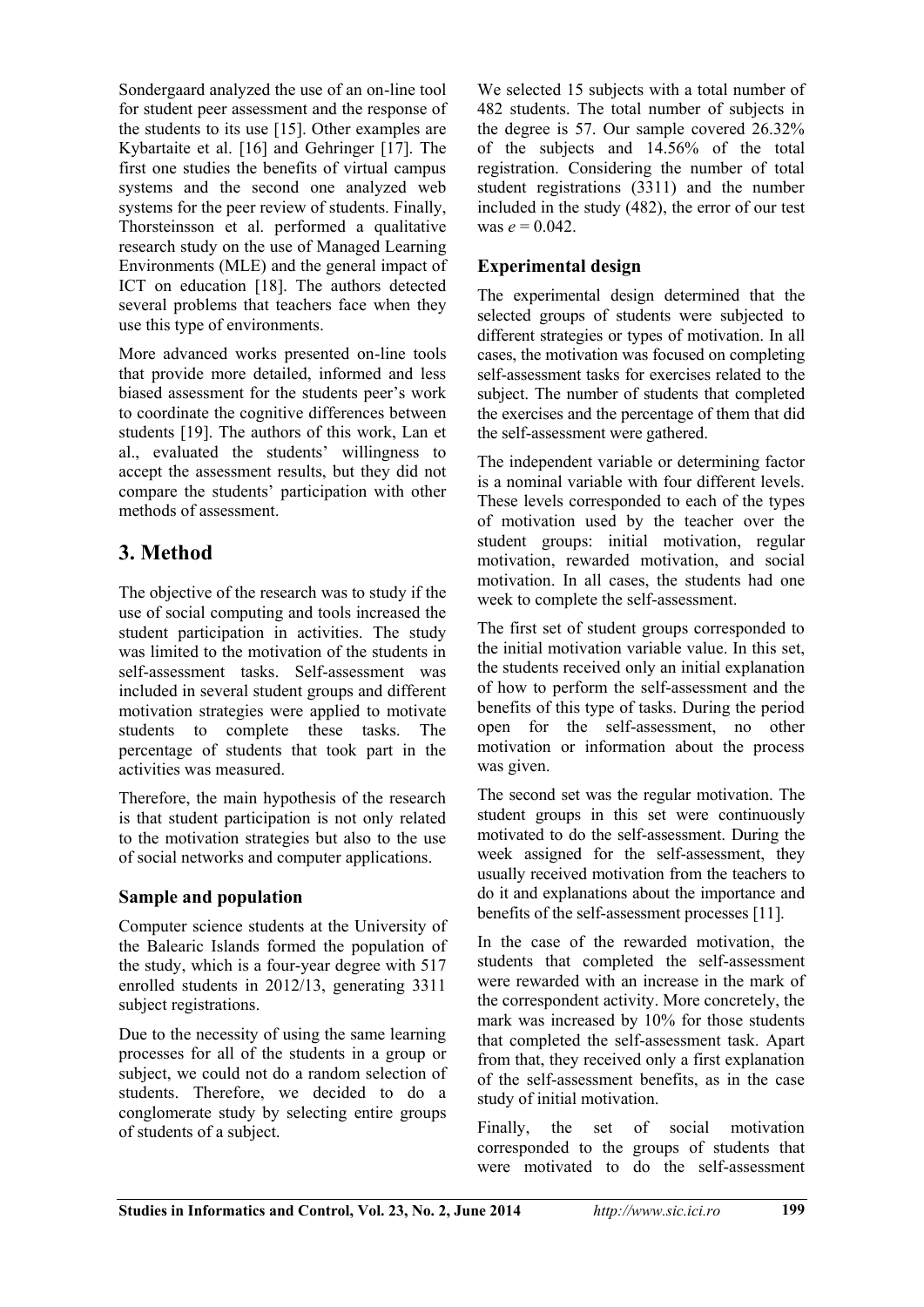through social and e-learning environments, such as social networks. The motivation was given only in the presentation of the activity, as in the case of the initial motivation, but all of the process took place on a social web site, more specifically, Facebook. All of the phases of the activities were published in a private group on Facebook. This process was also used for other activities and the contents of the subject during the course. The activities related to the contents of the subject were presented in a publication on the social network, and the results had to be uploaded to any cloud storage service and published in the Facebook group. Finally, the self-assessments were performed using a rubric in a form document on Google Drive, but the students had to publish the results of the rubricon Facebook. Thus, all of the students were able to know the achievements of their classmates.

The dependent variable or criterion was a quantitative variable with an indicator corresponding to the percentage of participation in the self-assessment task. The null hypothesis of the study was that all of the student groups show the same level of participation in the self-assessment tasks independent of the motivation received.

#### **Tools for the experiment**

Our study on the student motivation was conducted using activities and tasks related to the self-assessment of the students. Therefore, a deeper analysis of the self-assessment tools and the social networks used in the experiment is necessary. Another important point was the homogeneity of the experiments. Different teachers did the experiments, so it was important to keep some homogeneity in the tools, processes and methods used in all of the groups.

One of the most popular tools for the process of self-assessment is the scoring rubric, or just called rubric. There are other alternatives for the self-assessment, such as tests, but rubrics are the most accepted ones. Rubrics relate the learning objectives with the level of accomplishment for each of these objectives [20]. To create a rubric, professors have to think about the main objectives that are part of the performance of an activity and to explicitly include them in the rubric list of objectives. They also have to clearly detail the different levels of accomplishment to allow the students to fix by themselves the level of achievement.

The scoring rubric is a matrix in which the rows are the learning objectives and the columns the accomplishment level.

Other studies showed a web-based system in which a set of learning strategies were developed to motivate the students to perform the self and peer assessments and, in general, self-regulated learning [21]. From another point of view, self-assessment is a good way to motive students in their learning process. For example, Hattum Janssen et al. showed a correlation between the marks from the students and the teachers as well as an increase in the motivation of the students for first-year students [22].

Rubrics are the tools we decided to use for the self-assessment. Although all of the subjects and groups of students were in computer science, the contents of the subjects were quite heterogeneous, and consequently, the type of activities and exercises were very different, which was the main reason for the rejection of the use of the same rubric in all of the subjects. We finally decided to give some guidelines and support to the teachers involved in the study. Thus, they were able to create the most suitable rubrics for their particular exercises and activities. Then, an expert in the generation of rubrics checked and validated them.

The method of motivation for the students also had to be homogenized. As in the case of the creation of the rubric, some guidelines were given to the teachers to repeat similar motivation strategies. In the first case, the initial motivation, the professors took approximately 10 minutes to explain in the classroom with the students that selfassessment was important because they gained an appreciation of their weakness in the exercises. This explanation was given the same day that the teacher delivered the solutions for the problem/exercise. A paper copy of the rubric was also delivered. The teacher asked for the completed rubric to be given back after that week.

In the second type of motivation, regular one, the initial explanation of the benefits of the self-assessment was also given in the classroom the day of the solution delivery. This initial motivation was reinforced with regular motivations during the week of the study. These reinforcements were given during the lectures in the physical classroom. Each of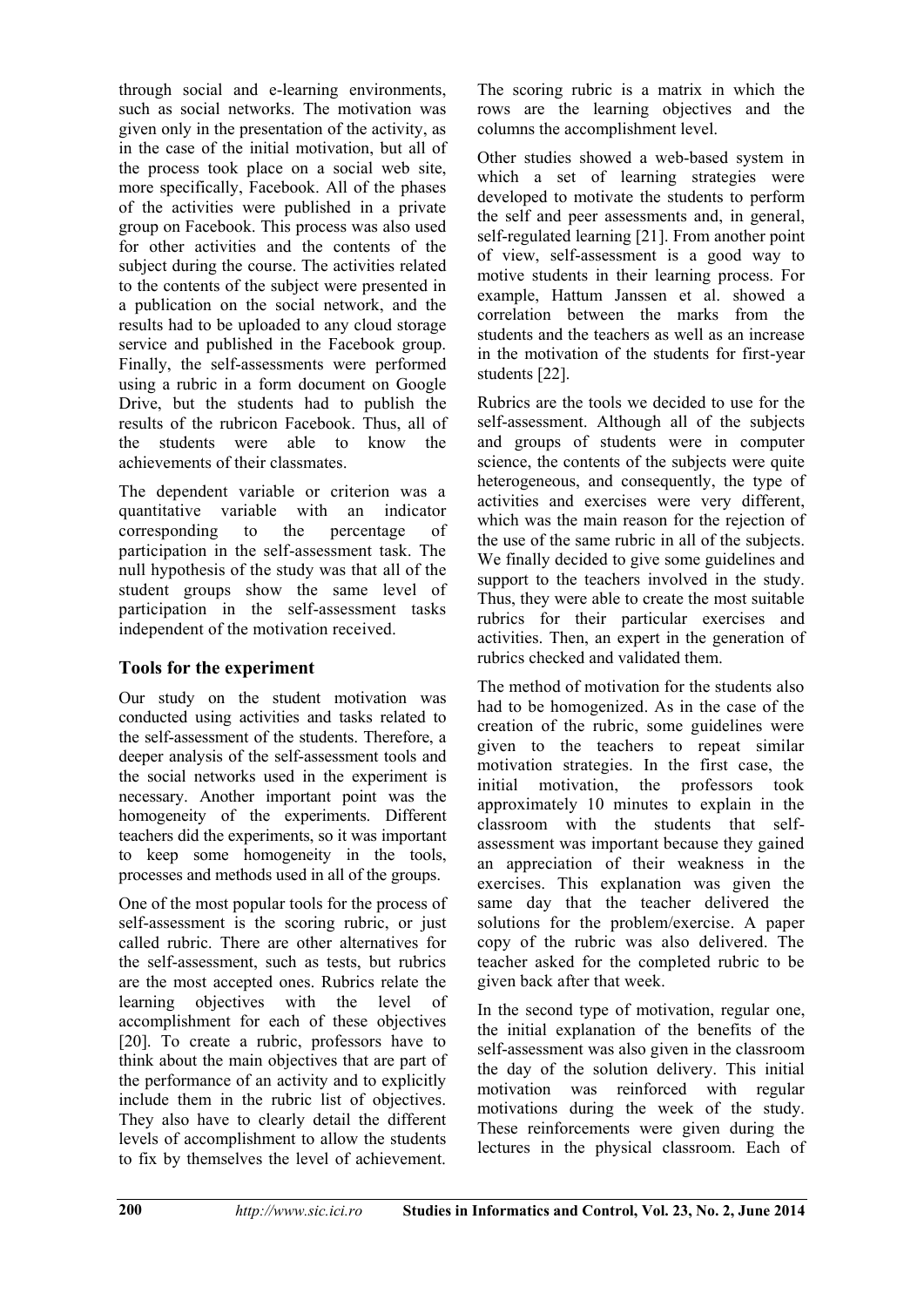them was about five minutes long, with a total of two reinforcements during the week.

The third strategy, the rewarded one, consisted of giving a bonus to the exercise mark to those students that performed the self-assessment. The initial motivation was also performed, but not the regular one. Instead of this reinforcement, the students obtained a 10% increase in the mark for the exercise for completing the rubric.

In the last type, the social one, the students used social web tools for all of the activities in the classes. The professors used a private Facebook group to publish the content of the course. The students were requested to enroll in the Facebook group, and they used it to publish a log of their activities, exercises, etc. The students were requested to publish a Facebook entry each time that they performed some task. The same happened when the teacher introduce new content, which was the way of working throughout the course. The self-assessment task was introduced during lecture time in the classroom, but the teacher also published an explanation of the benefits of the selfassessment in the Facebook group. The rubric was also published in the same method. There was no further reinforcement or motivation for the fulfillment of the self-assessment. The rubrics were delivered and collected using a form on Google Drive.

The objective was to study if the participation grade of the students using this last strategy is equal to some of the other ones. Percentages of participation for each strategy were compared, and statistical hypothesis testing was used to measure the significant differences between the types of motivation.

## **4. Results**

All of the experiments were conducted using15 student groups. The type of motivation was assigned randomly to each student group. Four student groups were included in the sets of initial, rewarded and social motivations and three in the regular set.

The data gathered from the student groups were the number of students that completed the activities and the number of those that did the self-assessment task. The results for the different groups are presented in Table 1. The results are presented individually for the

student groups. The percentage of students that performed the self-assessment tasks was calculated in relation to the total number of activities delivered because it does not make sense to do an assessment of a non-delivered problem or activity. Each of those percentages was used as data for the study. The null hypothesis (*H0*) was that the percentage of participation of the students was equal along the four experimental sets. The alternative hypothesis  $(H<sub>1</sub>)$  of our study was that the number of students that performed selfassessment tasks was influenced by the type of motivation that they received from the teacher and, consequently, the percentage of participation showed significant differences among the experimental sets.

The dependent variable was ordinal, and the independent variable was nominal with four levels (motivation types). In these cases, the suitable statistical tests are the one-way analysis of variance (ANOVA) or the Kruskal-Wallis [23] test. The use of ANOVA is conditioned to having samples from a population that shows a normal distribution and experimental sets with similar variances. It is usual to consider that if the largest standard deviation exceeds twice the smallest, the ANOVA should be rejected. Table 4 shows that the standard deviation of the initial set was greater than twice the social one. Kruskal-Wallis is also used when the examined groups are of unequal size (different number of participants). ANOVA could not be used in our study. We chose the Kruskal-Wallis test for these reasons. TheKruskal-Wallis test indicates that there is a statistically significant difference among the sample sets if the value obtained in the test is higher than the value of the correspondent Chi-squared distribution  $(\chi^2)$  [24]. Table 2 shows samples from the four sets (types or strategies of motivations). These samples correspond to the students' participation percentages. The table also includes, in brackets, the ranges of the samples, i.e., their rank position considering all of the samples.

We performed the Kruskal-Wallis test usingthe R statistical software. We obtained *K*=12.129 as result of the test with a  $\rho$ =0.007. We needed to compare this value with the value of the Chisquared distribution  $\chi^2_{\alpha, g-1}$ , where  $\alpha$  is the desired significance or alpha level (we chose  $\alpha$ =0.05) and g the number of sets (with g−1 the degrees of freedom of the  $\chi^2$  distribution). We used a table of the chi-squared probability distribution 2 to obtain the value  $\chi^2_{0.05,3} = 7.815$ .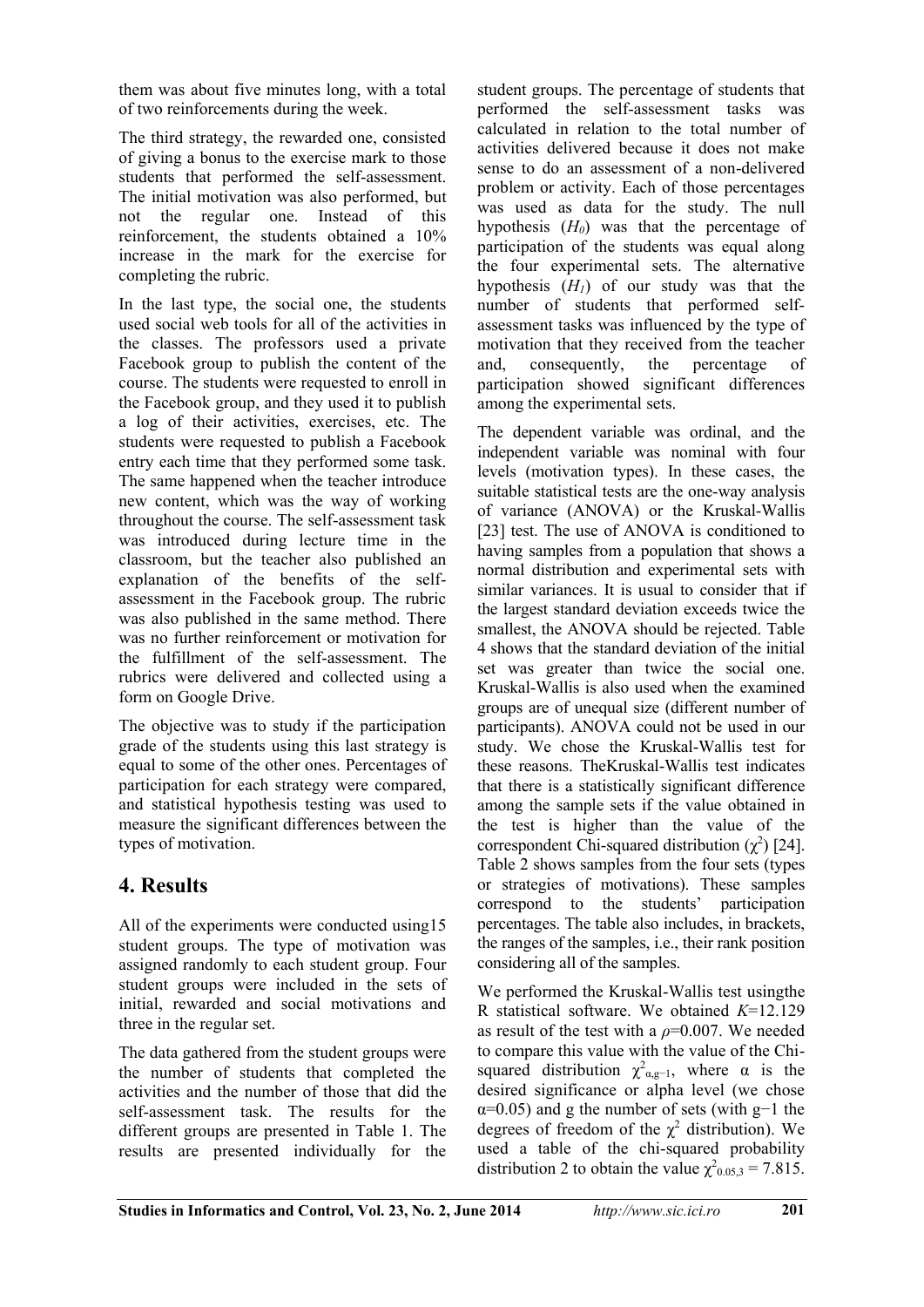As  $K > \chi^2_{\alpha, g-1}$  the test was significant and a difference exists between at least two sets of the samples. It was necessary to repeat the test for each single pair of sets to detect the pair of sets with or without evidence of differences among the samples.

Table 3 shows the individual results of applying the Kruskal-Wallis test to a pair of sample sets, which is equivalent to applying the Mann-Whitney test. In these cases, the number of sets considered is 2, so we need to compare the results of the test  $(K)$  with the value of the chi-squared distribution  $\chi^2$ <sub>0.05,1</sub> = 3.841. We can see that all of the values of the test are greater than 3.841, except for the Social-Regular pair. Therefore, there are significant differences in all cases, except for this last set.

Once the significant difference between the experimental sets is calculated, the results of the student participation should be calculated. Kruskal-Wallis is a non-parametric test and the normal distribution of the samples cannot be ensured. In these cases, the statistical test establishes the hypothesis in relation to the median instead of the mean. Therefore, it is better to analyze the results using medians and quartiles than using confidence intervals. Table 4 shows the statistics of the experimental sets:

means, medians standard deviations and quartile boundaries. Box plots are the usual graphical representations for this type of data, but strip charts are better for our data set (Figure 1).

### **5. Discussion**

In the first phase of our experiment, the statistical hypothesis test indicated that there were significant differences among the sets of samples. There is evidence that different types of motivation generate different percentages of participation by the students. This fact validates the idea that the student motivation to encourage them to self-assessment is very important.

The Kruskal-Wallis test is just able to ensure the significant difference at least between two experimental sets. Therefore, we need to test that difference between each pair of experimental sets. The results in Table 3 indicated a significant difference between the experiment sets, except for the case of regular and social motivation.

The real differences among the motivation strategies can be analyzed based on the results in Table 4. We used the Kruskal-Wallis test to ensure the differences among sets. This test



**Figure 1**. Students' participation strip chart for different motivation strategies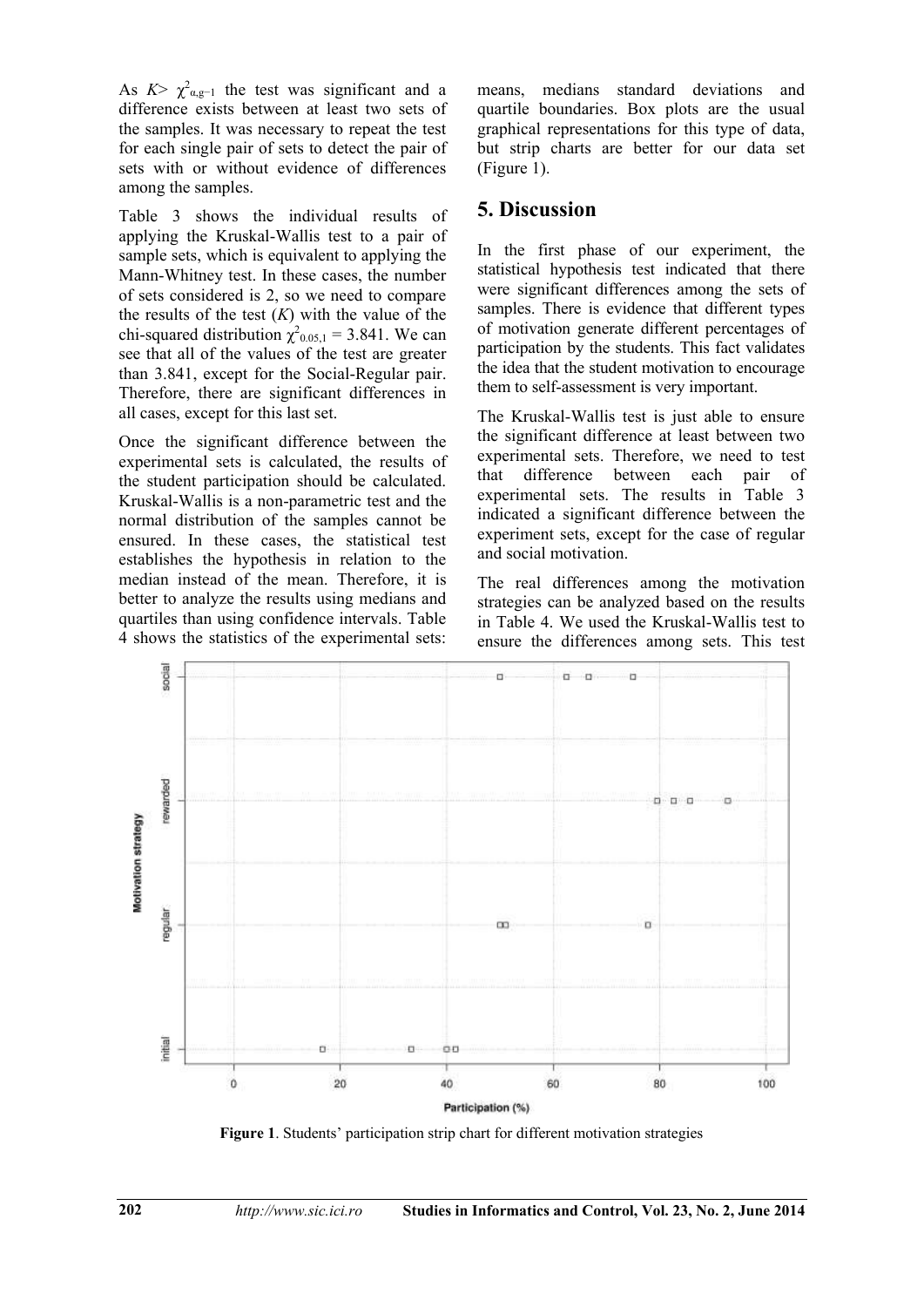|          | Registered | <b>Activities</b> | Self-       | Percentage |
|----------|------------|-------------------|-------------|------------|
|          | students   | completed         | assessments | (%)        |
| Initial  | 30         | 30                | 5           | 16.67      |
| Initial  | 12         | 12                | 5           | 41.67      |
| Initial  | 34         | 24                | 8           | 33.33      |
| Initial  | 19         | 10                | 4           | 40.00      |
| Regular  | 9          | 9                 | 7           | 77.78      |
| Regular  | 24         | 24                | 12          | 50.00      |
| Regular  | 48         | 45                | 23          | 51.11      |
| Rewarded | 43         | 39                | 31          | 79.49      |
| Rewarded | 111        | 111               | 103         | 92.79      |
| Rewarded | 52         | 49                | 42          | 85.71      |
| Rewarded | 23         | 23                | 19          | 82.61      |
| Social   | 28         | 24                | 16          | 66.67      |
| Social   | 24         | 24                | 12          | 50.00      |
| Social   | 16         | 12                | 9           | 75.00      |
| Social   | 9          | 8                 | 5           | 62.50      |

**Table 1.** Student's participation results

**Table 2.** Sets of samples for the Kruskal-Wallis test. Units: % (rank)

| <b>Initial</b> | Regular | Rewarded | <b>Social</b>             |
|----------------|---------|----------|---------------------------|
| 16.67          | 77.78   | 79.49    | 66.67                     |
| 41 I           | 50.00(  | 92.79    | 50.00 <sub>0</sub><br>5.5 |
| 33.33          |         | 85.71    | 75.00                     |
|                |         |          |                           |

**Table 3.** Results of the Kruskal-Wallis for pairs of experimental sets. Units:  $K(\rho)$ 

|                 | <b>Initial</b> | Regular      | Rewarded     | Social |
|-----------------|----------------|--------------|--------------|--------|
| Initial         | *              | *            | *            | *      |
| Regular         | 4.500(0.034)   | *            | *            | *      |
| <b>Rewarded</b> | 5.333 (0.021)  | 4.500(0.034) | *            | *      |
| Social          |                | 0.032(0.858) | 5.333 (0.021 | $\ast$ |

**Table 4.** Statistics of participation for the motivation strategies. Units: %

|                      | <b>Initial</b> | Regular | Rewarded | Social |
|----------------------|----------------|---------|----------|--------|
| Mean                 | 32.92          | 59.63   | 85.15    | 63.54  |
| Median $(P_{50})$    | 36.66          | 51.11   | 84.16    | 64.58  |
| Standard, desviation | 11.41          | 15.73   | 5.69     | 10.42  |
| $P_{0}$              | 16.67          | 50.00   | 82.61    | 50.00  |
| $P_{25}$             | 29.16          | 50.55   | 81.93    | 59.37  |
| $P_{75}$             | 40.42          | 64.44   | 87.48    | 68.75  |
| $P_{\it 100}$        | 41.67          | 77.78   | 92.79    | 75.00  |

establishes the validity of the hypothesis using the median instead of the mean. Therefore, it is more logical to compare the quartiles and the median among the experimental sets instead of the mean and the confidence intervals.

The strip chart representation is useful for comparing the dispersion of the samples of the data sets. Figure 1 shows that there were no overlaps between the values of the initial and rewarded sets with either of the other two motivation strategies (regular and social). In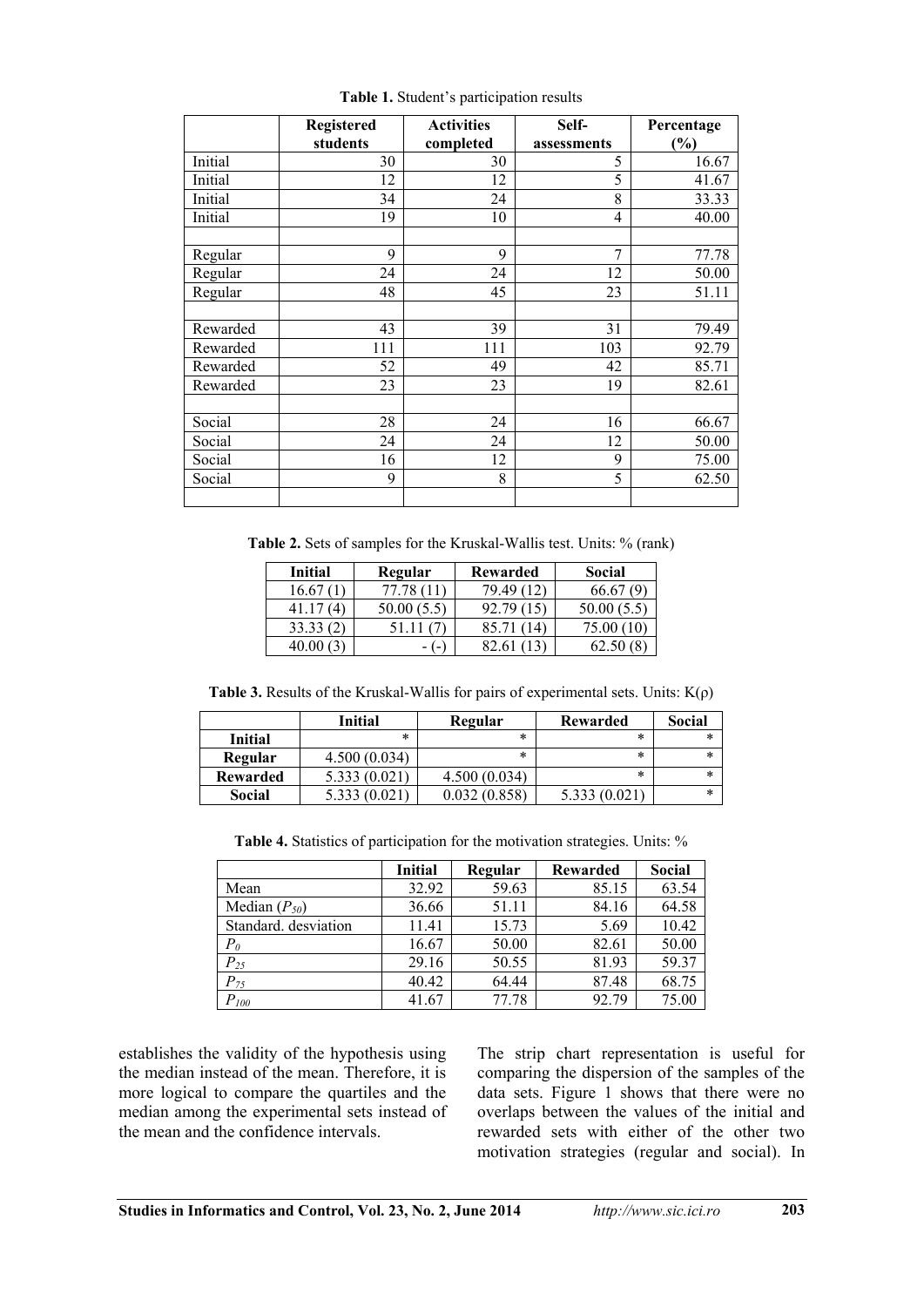contrast, social and regular showed different medians and means, but their ranges are almost completely overlapped.

It is clear that higher student participation is obtained when they receive a reward from the process or the activity (median of 84.16%). Students are usually worried about their marks, and they are motivated to do some tasks when it can improve the final results in the form of a mark.

At the other end the lowest participation (median of 36.66%) was observed when the students received only the initial motivation without frequent reinforcement, reward or use of any technology. Once again, the importance in the motivation of the students is reflected in this partial result. This result was the experimental set with the lowest level of motivation from the teachers.

Finally, the regular and social experimental sets showed significant differences from the rest of the sets but not from each other. Despite this lack of difference, the medians and means of the student participation were slightly different: 51.11% and 64.58% in favor of the social set. In any case, the use of these two motivation types involved a higher participation of the students than in the case of only the initial motivation but a lower level than when the students received a mark increase.

It is quite logical that the case of regular motivation showed a higher participation than in the case of the initial one. The motivation is very important in the self-assessment process, and the students obtained a continuous one in this case. However, the results from the cases of the social sets are very interesting. In these cases, the students also obtained only the initial motivation. The differences were just the use of social networks and e-learning tools. Our results indicated that we can obtain the same result as a regular and continuous motivation by replacing it with the use of social networks and tools. Moreover, this result showed evidence that the social computing, social sites and e-learning environments are not only a tool by themselves but they are also a motivation for the students.

Social and regular motivations did not show significant differences. The same result will be obtained when they are used.

It is necessary to remark that the study was conducted on computer science students. These

students are used to technological tools and the use of the latest advances in computers. However, the use of social networks and social computing is widespread, and we suggest that this result is not limited to students of computer science. In any case, the results are interesting in the field of computer science and in engineering studies.

In addition to the statistical discussion of the results, the opinions of the teachers that took part in the experiments were quite important. The general feeling of the teachers was in line with the statistical results. The professors think that the students participated more when they received an increase in marks, which is most likely a problem of the teachers in explaining the importance of self-assessment tasks. The students do some task when they know that it is an important for obtaining something. If they participate more when they obtain a mark increase, it is because it benefits them. If the students knew the importance of the selfassessment to their skills and learning processes, they would most likely have completed these tasks at a higher percentage.

The participation when social applications are involved in the learning process was very similar to the regular motivation. The feeling of the teachers was that the students were more motivated to perform tasks when they can share the experience in a social network. They encourage themselves when they can share and obtain feedback from other students. They had the feeling of a social and collective process of learning. After the experiments, some students were interviewed. They explained that when they used social applications they had extra motivation.

#### **6. Conclusions**

This study examined the effects of several motivation strategies on student participation. The study was focused on the completion of self-assessment tasks. Three traditional strategies (initial, regular and rewarded) were compared with the use of social tools and social networks. The group for the initial motivation was the control group and the increase in the percentage of student participation was compared to this group. The motivation with the highest participation was the rewarded one. The social and regular motivation strategies seemed to be very similar. In fact, the study did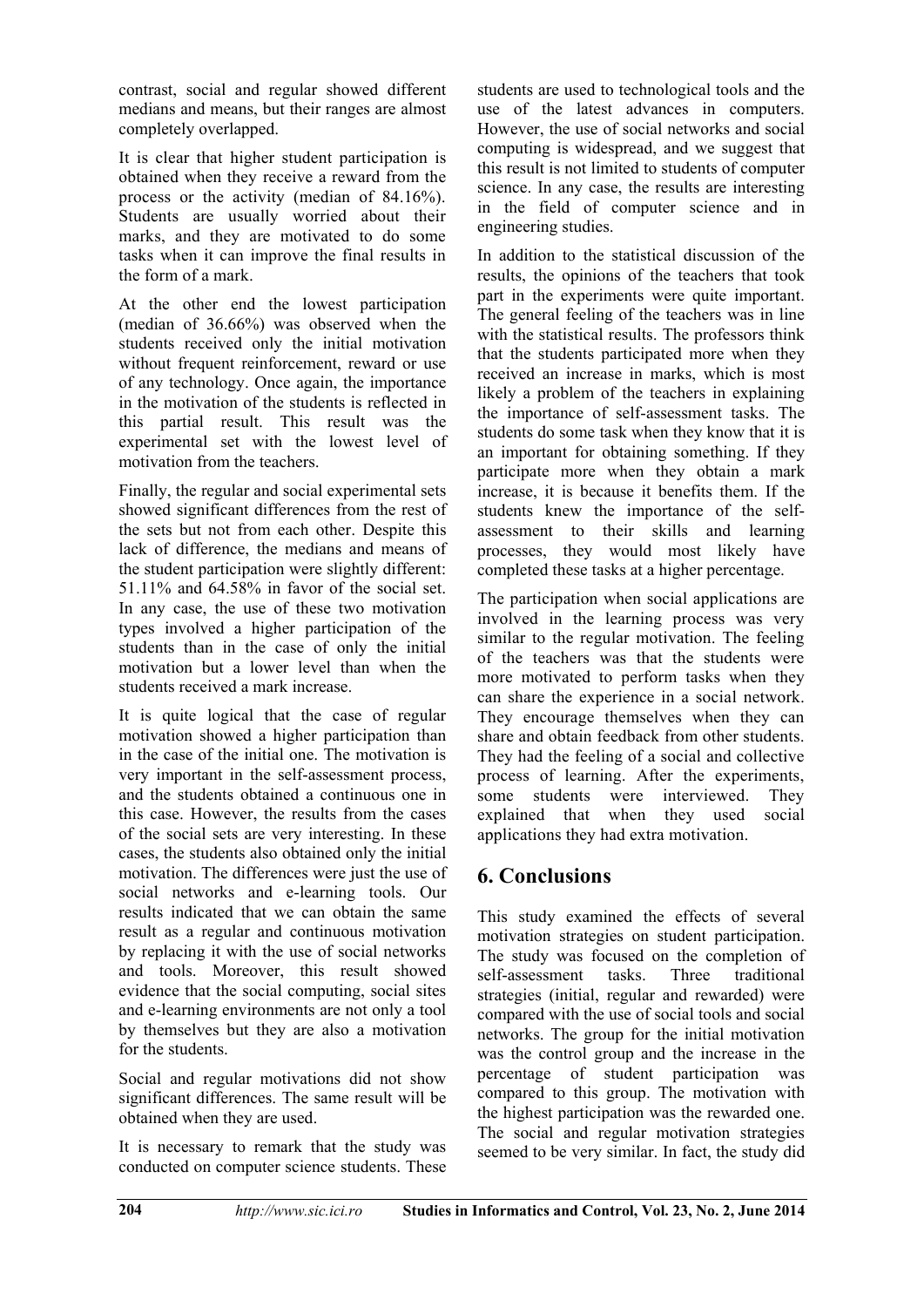not show significant differences among them. Despite this lack of difference, the median values showed a slight difference in favor of the social motivation

The results of the study indicated that different motivations resulted in different levels of participation in the self-assessment tasks. Moreover, the results showed that the students were motivated to do it using the social tools and social networks without receiving any other type of motivation or feedback. Thus, social networks are not just tools but also a way of motivating the students.

In future work, it would be interesting to determine if these results remain constant with students from other disciplines. Although the students of technical degrees are more used to new technological tools, the general feeling is that the use of social computing is widespread enough that other students will not have reservations to use this type of technology.

## **Acknowledgments**

It is our pleasure to express our thanks to Professor Joe MiróJulià because of his important help in the development of the experiment, his suggestions and his contributionsthat improved this manuscript.

This work was partially financed by the University of the Balearic Islands through the innovation and teaching improvement projects 2010-11, 2011-12 and 2012-13 (*Estudio de autoevaluacion y coevaluacion en el EEES*; *Estudio de motivacion y participacion del alumnado en actividades de autoevaluacion en los estudis del EEES*; and *Aplicacionesmovilespara la mejora de la participacion de los alumnos en actividades en el aula*) and Departament de CiènciesMatemàtiquesiInformàtica UIB.

## **REFERENCES**

- 1. ELLISON, N. B., C. STEINFIELD, C. LAMPE, **The Benefits of Facebook Friends: Social Capital and College Students Use of Online Social Network Sites**, Journal of Computer-Mediated Communication, vol. 12, no. 4, 2007, pp. 1143-1168.
- 2. MAZER, J. P., R. E. MURPHY, C. J. SIMONDS, **I'll See You on Facebook:**

**The Effects of Computer-mediated Teacher Self-disclosure on Student Motivation, Affective Learning, and Classroom Climate**, Communication Education, vol. 56, no. 1, 2007, pp. 1-17.

- 3. SUSNEA, I., G. VASILIU, D. E. MITU, **Enabling Self-Organization of the Educational Content in Ad Hoc Learning Networks**, Studies in Informatics and Control, vol. 22(2), 2013, pp. 143-152.
- 4. CHEUNG, C. M., P. Y. CHIU, M. K. LEE, **Online Social Networks: Why Do Students Use Facebook?** Computers in Human Behavior, vol. 27, no. 4, 2011, pp. 1337-1343.
- 5. SIMÕES, T., J. RODRIGUES, I. DE LA TORRE, **Personal Learning Environment Box (PLEBOX): A New Approach to e-Learning Platforms**. Computer Applications in Engineering Education, vol. 21, no. S1, 2013, pp. E100-E109.
- 6. ROBLYER, M., M. MCDANIEL, M. WEBB, J. HERMAN, J. V. WITTY, **Findings on Facebook in Higher Education: A Comparison of College Faculty and Student Uses and Perceptions of Social Networking Sites**, The Internet and Higher Education, vol. 13, no. 3, 2010, pp. 134-140.
- 7. THOMS, B., **A Dynamic Social Feedback System to Support Learning and Social Interaction in Higher Education**, IEEE Transactions on Learning Technologies, vol. 4, no. 4, 2011, pp. 340-352.
- 8. MICHALCO, J., P. NAVRAT, **Arrangement of Face-to-Face Meetings using Social Media**, Studies in Informatics and Control, vol. 21(4), 2012, pp. 383-392.
- 9. HERNÁNDEZ-DEL-OLMO, F., E. GAUDIOSO, **Autotest: An Educational Software Application to Support Teachers in Creating Tests**, Computer Applications in Engineering Education, vol. 21, no.4, 2013, pp. 636-640.
- 10. FALLOWS, S., B. CHANDRAMOHAN, **Multiple Approaches to Assessment: Reflections on Use of Tutor, Peer and Self-assessment**, Teaching in Higher Education, vol. 6, no. 2, 2001, pp. 229-246.